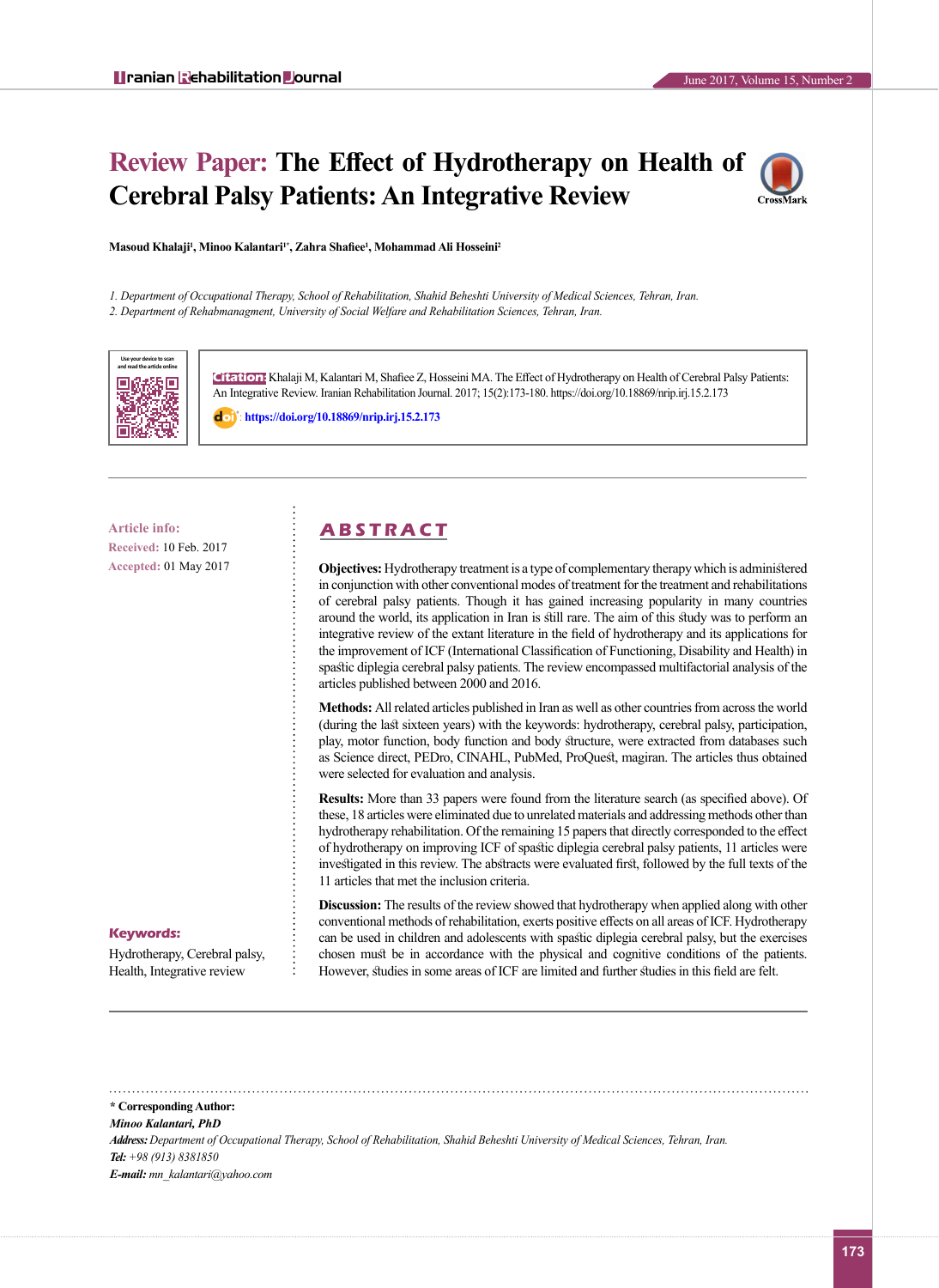**H**

#### **1. Introduction**

ydrotherapy is one of the most popular forms of complementary therapies that help in the treatment of children with cerebral palsy and motor neuron disorders. It is known to provide an

opportunity to the patients of cerebral palsy to do easier exercises. Hydrotherapy is also known to have useful implications in the treatment of children with neurodevelopmental disorders by improving their physiological and psychological state of being  $[1]$ . In addition, it also provides them the ability<sup>1</sup> to do body movements, especially among children who enjoy doing training activities witch moving on the ground is difficult for them. Hence, hydrotherapy is proposed as an immune and complementary therapy in children with cerebral palsy, even those who are diagnosed with low levels of GMFCS [\[2\]](#page-6-1).

The benefits of water based treatment methods rely on its anti-gravity position and buoyancy. It can thus help in weight loss and reduce compressive forces on joints. As a result, the therapy promotes active and easier movements for children who are not able to do certain ground activities. Finally, owing to the hydrostatic pressure effects of water, hydrotherapy can reduce muscular spasticity and improve endurance to multi-sensory stimu-lants, and increase blood circulation [\[3\]](#page-6-2).

Varied applications of hydrotherapy have been displayed in the persisting literature. The most common applications of the therapy included include strength, aerobic and anaerobic training or swimming and playing in the water  $[4-8]$ . While some of these studies employed specific techniques, such as "Halliwick", "Watsu" and "Bad Ragaz". Halliwick hydrotherapy is a specially designed holistic and task-based approach which is based on the International Classification of Functioning, disability and health structure, including postural control, reducing muscle stiffness and facilitating the movement to achieve performance goals on the ground. Most Halliwick treatment methods are active and designed to facilitate the movement and sensory input. It also has a passive component, which is applied by the therapist for selective activation of muscles and stabilization of specific joints. First, the disabled person learns how to maintain their balance in a stable position and then they learn how to keep their balance on an unstable position while moving in the water  $[9]$ . Watsu is a gentle and quiet form of body therapy, which is usually performed in warm water (35°C). It is essentially a combination of massage, joint movements, shiatsu, muscle stretching and dance. The patient is continually supported while floating, swinging in the water and stretching  $[10]$ . On the other hand, Bad Ragaz is a special type of individualistic hydrotherapy which is based on the principles of PNF<sup>2</sup>. In this type of therapy, the patient is supported by specific tools for floating, and the therapist applies resistance against the active movements of the patient [\[11\].](#page-6-6)

Despite the evidences on the positive effects of hydrotherapy on children with cerebral palsy, it is still not standardized for use in Iran. It is expected that review and representation of the related resources may help in creation of a clinical guideline for its implementation in the said country. Due to the presence of a wide variety of hydrotherapy based methods and multifactorial investigation of its results on various types of cerebral palsy, it was thought that an integrative review of the varieties of hydrotherapy and their application on ICF of children with spastic diplegia cerebral palsy. The present study encompassed the analysis of the related manuscripts published between 2000 and 2016.

#### **2. Methods**

In this study, integrative review method was used. Integrative studies are the most extensive review studies that simultaneously allow empirical and non-empirical studies so as to achieve a full understanding of a phenomenon. Integrative studies can also combine data from theoretical studies as well as experimental studies with each other. In addition, integrative studies combine a wide range of purposes, including the definition of concepts, review of theories, review of the evidence and methodological analysis of a specific title [\[12\].](#page-6-7) For this study, Cooper's strategy in the integrated review was used. The strategy includes the following: 1. Formulation of the problem, 2. Reviewing the evidences and providing required resources, 3. Evaluating the data, 4. Data analysis and 5. Publication of results. In this regard, Hosseini and colleagues have written an article on such integrated reviews [\[12\]](#page-6-7). Given the type of study and pyramid of evidence, the level of evidence was determined.

#### **Formulation of the problem**

Hydrotherapy is one of the most useful therapies applicable for the rehabilitation of children with neurodevelopmental disorders and improving their physiological and psychological achievements [\[1\]](#page-6-0). However, previous studies based on growth levels of children with cerebral palsy showed that there exist many doubts regarding the effectiveness of hydrotherapy. Therefore, before the use

<sup>1.</sup> Gross Motor Function Classification System

<sup>2.</sup> Proprioceptive Neuromuscular Facilitation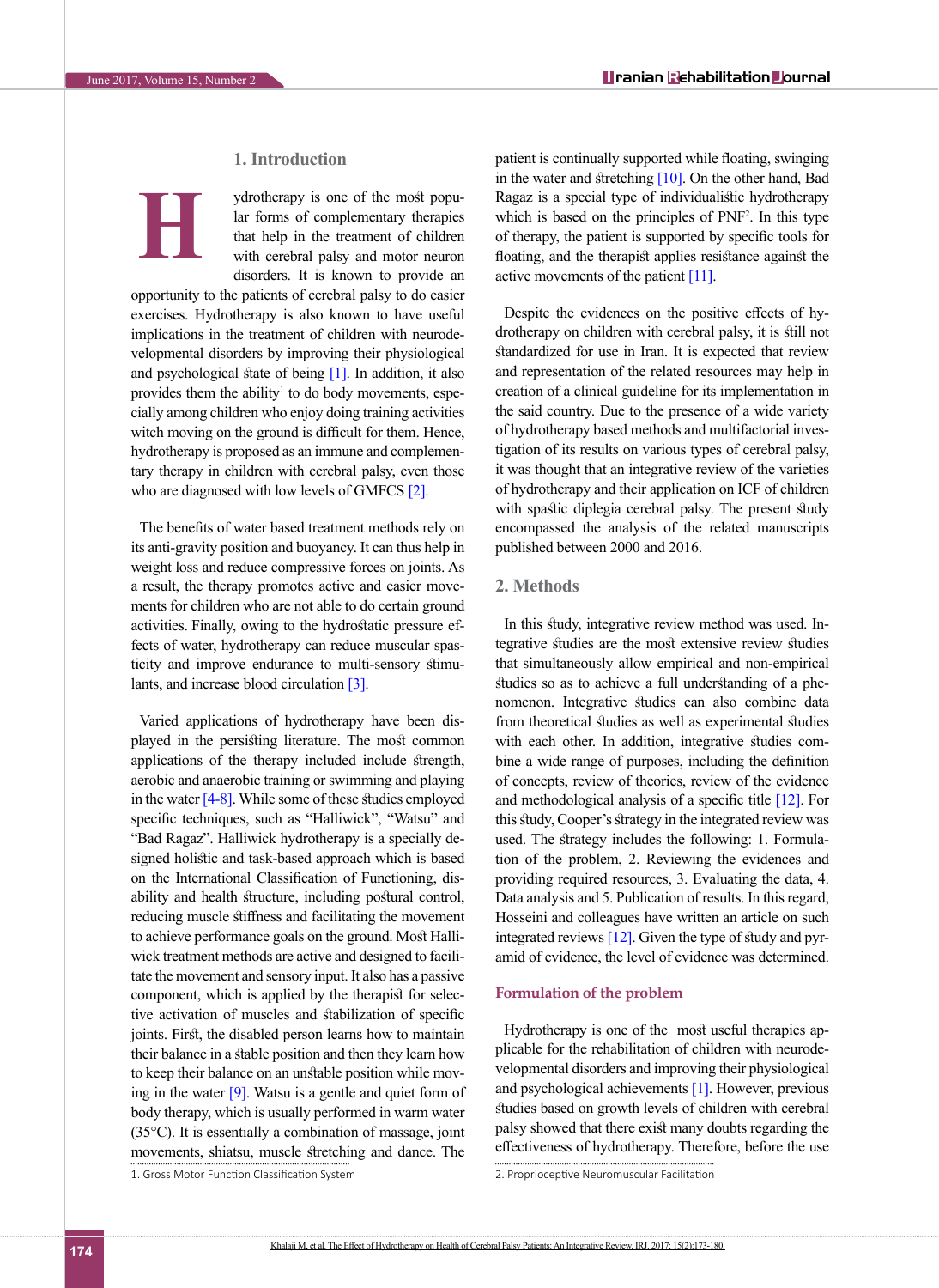of hydrotherapy as a treatment measure among children with cerebral palsy is promoted, it is essential to answer the prevailing question "which hydrotherapy method, in what conditions, for which group of children and with what function level shall be used?" Therefore, the aim of this study was to investigate the effects of hydrotherapy on spastic diplegia cerebral palsy patients.

The main question of the study included the following: 1) How is the method of hydrotherapy for children with spastic diplegia cerebral palsy in the available literature?; 2) What are the specified effects of hydrotherapy on spastic diplegia cerebral palsy patients with different levels of motor development?; 3) What are the results of hydrotherapy based on the ICF?; and 4) What are the most important factors that influence the effectiveness of hydrotherapy in children with cerebral palsy?

#### **Review of the literature and providing the required evidence**

The present study encompassed a search for the information and theoretical foundations related to the application of hydrotherapy in children with cerebral palsy. It also involved the identification of effective conditions and factors that influence the outcome of the therapy and how they were dependent on the growth levels and types of hydrotherapy. This information was identified from the related sites, internet search as well as manual search in databases and reference books.

All articles related to the effects of hydrotherapy on patients with spastic diplegia cerebral palsy were investigated in following Iranian and foreign databases: OTDBASE Occupational Therapy Journal Literature Search Service<sup>3</sup>; PEDRO<sup>4</sup>; OT SEARCH (FORMERLY OT BIBSYS<sup>5</sup>; CINAHL Database; Science Direct<sup>6</sup>; Pub med; Elsevier; Scientific Information Database (SID); Magiran<sup>7</sup>; and Google scholar<sup>8</sup>.

Keywords used in the search process included the following: Cerebral palsy, diplegic spastic, rehabilitation, occupational therapy, hydrotherapy, aquatic therapy, water treatment and water exercises.

The obtained articles were examined on the basis of multidimensional factors, such as: purpose statements, inclusion criteria, characteristics of the research, citation of previous reviews, criticism of previous reviews,

presentation of preliminary research findings, methods of analysis of the results, discussion of methodological problems, effective systematic searches, interpretation of results and tables. To interpret the collected data, cases based on the following specifications were used: study type, used models and tools, number of samples, date of publication and the number of papers used in this article.

#### **Samples**

A total of 33 papers based on the effects of hydrotherapy in patients with cerebral palsy were selected for this study. After careful examination of the title, abstract and full-text of articles, and the methods of study employed, 22 articles were excluded from the study due to non-relevance to the subject, being repeated in two or several databases, and poor or unrelated relevance to study aims. Finally, 11 articles were found to suffice the inclusion criteria and were hence included in the present study. Finally, the full-text of the articles were reviewed by the researchers.

Inclusion criteria were: 1) Articles based on spastic diplegia cerebral palsy in children in the age group of 4 to 21 years; 2) Summary or the full-text content of the article in Farsi and English languages; 3) Being published within the period 2000 to 2016; 4) Based on the evaluation of the effect of hydrotherapy in the domain of ICF; and 5) Investigation of hydrotherapy interventions alone or in addition to routine treatment methods.

Exclusion criteria were: 1) Articles that do not include a description of the intervention in full detail; and 2) Articles that investigated hydrotherapy with other nonoccupational therapy and physiotherapy.

#### **Data evaluation**

The extracted data were prioritized according to the type and methods of study. The review section included descriptive content analysis of the collected data and was formulated based on the type and purpose of the study, the number and profile of participants, type and performing the intervention in terms of the time and number of sessions, assessment tools and the results. The findings were gathered without personal judgment and were arranged according to the order in which they were provided to the experts. Articles that met the inclusion criteria on the basis of the pyramid of evidence included systematic reviews (6 articles), randomized clinical trials (4 papers), pilot study (1 article) and case report (1 article).

<sup>3.</sup> https://www.otdbase.org

<sup>4.</sup> <https://www.pedro.org.au>

<sup>5.</sup> <https://www.lib.umn.edu> 6. www.sciencedirect.com

<sup>7.</sup> [www.magiran.com](http://www.magiran.com)

<sup>8.</sup> http://scholar.google.com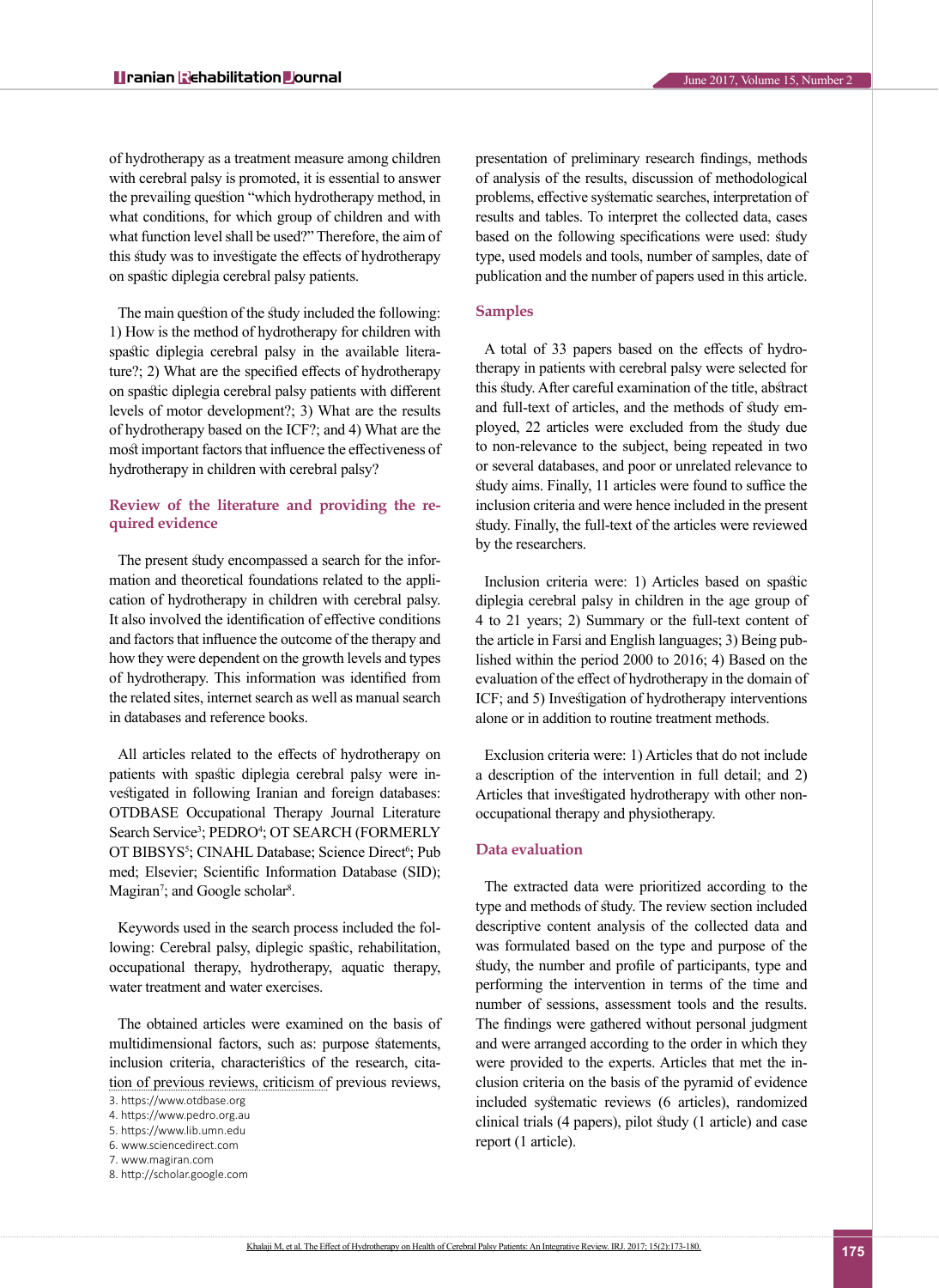#### **Data analysis**

At this point, the results of all reviewed articles were summed up and classified based on the ICF domains.

#### **Body function and structure**

In this area of the ICF, ten articles were found, and their results were related to the structure and function of the body. They investigated the effect of hydrotherapy on variables such as gross motor function, flexibility, balance, respiratory capacity, the function of heart, vessels and muscles, ene r gy expenditure during walking and range of motion, the results of which are provided separately. The Halliwick method is an effective method for the analysis of gross motor function, balance, flexibility and respiratory capacity of children with cerebral palsy (evidence Level II) [\[13\]](#page-6-8).

Hydrotherapy program was found to have positive effects on the body function and structure of children and teenagers with cerebral palsy. It can also strengthen the function of heart, vessels and muscles and reduce energy consumption during walking (evidence level I)  $\overline{3}$ . Hydrotherapy program (swimming back stroke and crawl stroke) causes a reduction in spasticity of the hip adductors and knee flexors (evidence level II)  $[14]$ .

Hydrotherapy pr ogram was also found to cause significant growth in GMFM, and other parameters relating to walking speed and step length. It was also found to increase strength, range of motion and cardiovascular endurance in children with cerebral palsy who can walk independently (evidence level I)  $\lceil 3 \rceil$ . It was also found that when administered in combination with occupational therapy, hydrotherapy program can help in improvement of gross motor function, particularly at GMFCS level 2 and spastic diplegia type. Hence, it can be used as a substitutional yet safe method of treatment even in children with cerebral palsy or GMFCS level 4 patients whose abilities in performing ground training are limited (evidence level II) [\[2\]](#page-6-1).

Water aerobi cs program helps in improving motor skills in children with mild to moderate physical disorders, but it was not found to have any significant effects on the functional strength, balance and aerobic capacity of the patients (level III evidence) [15].

Group hydrotherapy exercises help in improving walking capabilities in cerebral palsy teenagers by establishing compatib ility of functions between heart and respiratory system and reducing the rate and number of heartbeat (level II evidence) [\[7\]](#page-6-10). The most significant effects of hydrotherapy on cerebral palsy patients include increased fo cus, muscle strength, balance, increased threshold of touch, starting and keeping eye contact (level I evidence) [\[16\].](#page-6-11) Furthermore, hydrotherapy also imposes positive effects on gross motor functions, such as jumping, running and walking (level I evidence) [\[5\]](#page-6-12). Application of hydrotherapy exercises along with resistance training was also found to be beneficial in boosting endurance and muscle strength (level I evidence) [\[8\]](#page-6-13).

Hydrotherapy program leads to growth at all levels of ICF and increases children's motivation levels (level III evidence) [\[6\]](#page-6-14). It was also found to have a positive effect on physical performance and vital capacity and range of motion (level I evidence) [\[1\]](#page-6-0).

#### **Activity**

In this area of the ICF, the results of three articles dealt with the different activities of spastic cerebral palsy children, such as ADL, work performance and consciousness. Group hydrotherapy program was found to have positive impacts on the quality of life of patients with cerebral palsy. It allows them to walk farther distances with less fatigue (level II evidence) [\[7\]](#page-6-10).

The beneficial effects of hydrotherapy on motor functions cannot be attributed to growth in Activity Daily Living (ADL) and the quality of health of life. (Level III evidence) [\[6\]](#page-6-14). Hydrotherapy also impacts the work performance, but they were not found to be more effective than conventional treatments. However, children seem to really enjoy this intervention, it should not be eliminated from occupational therapy interventions. (Level A evidence) [\[16\].](#page-6-11)

The effect of hydrotherapy on the participation of spastic cerebral palsy children was confirmed in only two papers- (Level I evidence) [\[3\],](#page-6-2) (level III evidence) [\[6\] a](#page-6-14)nd it was further remarked that there is need for further research in this area (level A evidence) [\[5,](#page-6-12) [8,](#page-6-13) [18\]](#page-6-15) [\(Figure 1\)](#page-4-0).

#### **3. Discussion**

This study aimed to investigate various methods of hydrotherapy in children with spastic diplegia cerebral palsy and its impact on their GMFCS performance levels. The study also aimed to implement the results of integrative review and the experts' critiques for the determination of effects of hydrotherapy on the improvement of various aspects of ICF. Interestingly no relevant evidences of the same were found in articles published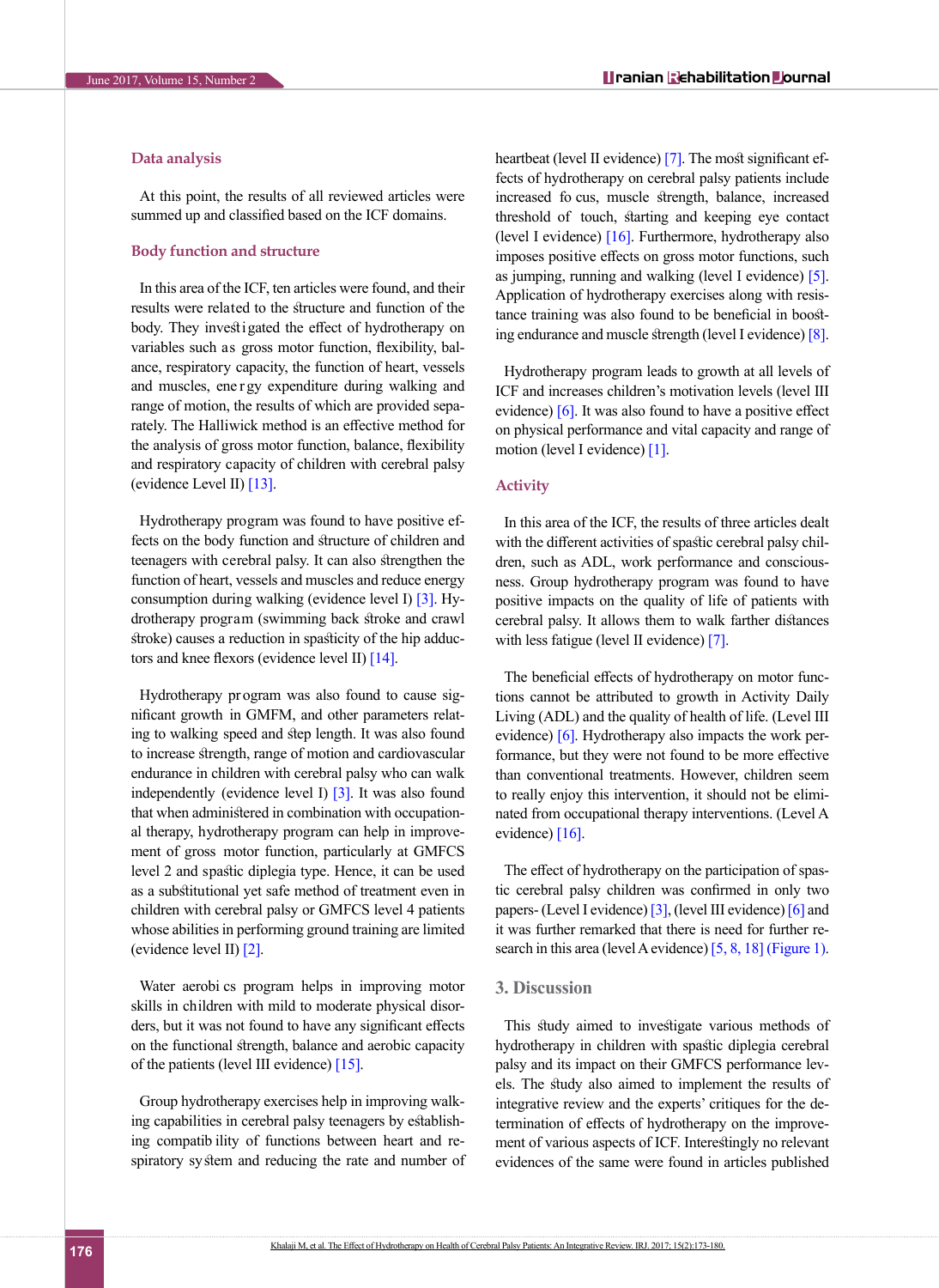

<span id="page-4-0"></span>by Iranian researchers. Review of the articles published by foreign researchers indicated the positive impact of water based treatment methods in improving different aspects of ICF in patients with spastic diplegia cerebral palsy. The results so obtained also indicated that the therapeutic effects of the treatment were dependent upon the types of hydrotherapeutic treatment methods. In an effort to find the answer to the question that "which treatment methods and what conditions are more effective for the treatment of various groups of children with spastic diplegia cerebral palsy, the authors integrated the evidences noted with expert opinions.

#### **Environmental factors suitable for implementation**

The environmental factors suitable for implementation are water temperature and group/individual practice. In the hydrotherapy program with Halliwick approach, it was indicated that the water temperature should be kept between 33 and  $36^{\circ}$ C [\[2\]](#page-6-1). It was also noted that in water aerobics exercises, water temperature should be between 31 to 32 $\degree$ C [\[7\]](#page-6-10). It was observed that group exercises increased the motivation of the children and led to their increased participation. Therefore, group practice provides an attractive environment for relaxation and entertainment during aquatic exercises such as basketball, water polo and volleyball [\[7\].](#page-6-10)

In addition, group exercising is considered a time efficient method which reduces the duration of treatment and provides better targeted exercises to the children. While doing so, it is essential to ensure that the exercises are in compliance with the standards of the patient such

as the ability to perform exercises, level of disability, training experience in hydrotherapy as well as cognitive and social skills [\[18\]](#page-6-15).

Though group exercising is beneficial, still individual training is recommended for participants who need more practice to perform the tasks and develop problemsolving skills. In addition, simultaneously taking care of groups of children in the water is difficult to manage, especially when there are equipment and work force constraints. Individual practice ensures that the child is properly controlled. Alternatively, the therapist may opt to use both types of the exercises by considering all the above mentioned factors so as to maximize its benefits for the participants [\[4,](#page-6-3) [7,](#page-6-10) [18\].](#page-6-15)

#### **Safety**

Ensuring the safety of the participants while doing the hydrotherapy exercises helps in facilitating patient participation and success of training and interventions in children with varying levels of ability to move. Some of the most important safety features that may help in achieving the same include: installation of ramps, lift chairs, stairs and knobs, foam walls, suspension devices and life jackets. Considering the ability of the patient, they must be given glasses, belts and enough swimming equipment to ensure safety  $[4, 7, 18]$  $[4, 7, 18]$  $[4, 7, 18]$ . The depth of the pool should be such that the child's feet should touch the bottom of the pool. It has been observed that large shallow pool encourages the children for running, jumping, walking and enduring other activities [\[4\]](#page-6-3).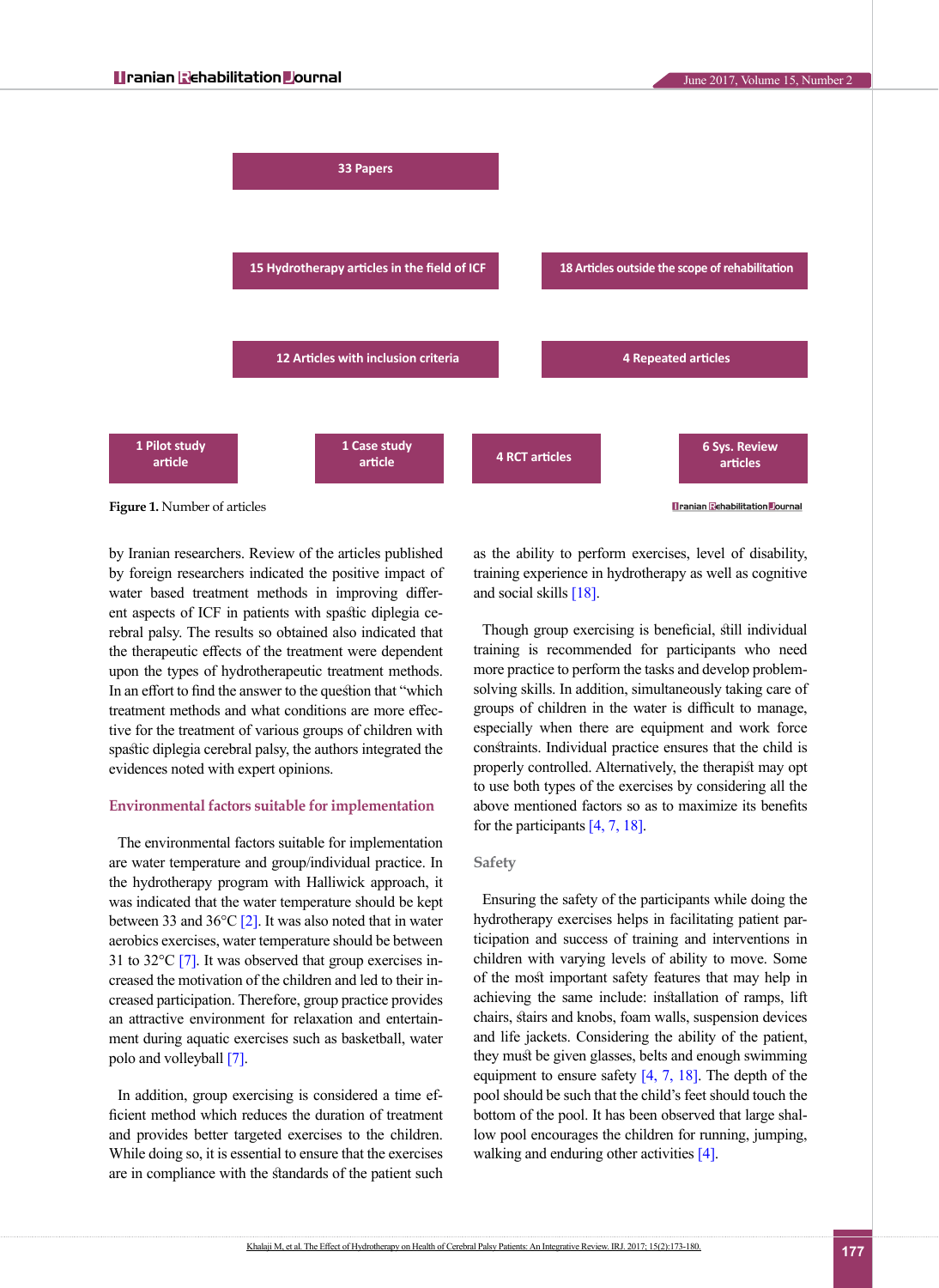### **Severity and type of exercises**

For cerebral palsy patients, a variety of techniques of hydrotherapy such as Halliwick, aerobic and non-aerobic exercises in water and water games are usually used. They were found to be effective in majority of the articles reviewed in this study and the intensity of each is explained.

The American College of Sports Medicine announced that training session, which involves 8 to 12 times repetition of the exercises that leads the children to the brink of exhaustion, is appropriate for muscle strengthening. Doing aerobic exercise for 30 to 60 minutes every day or most days of the week can help in improving the physical fitness of the children. However, it was suggested by Bar & Row land that the intensity of exercises should be kept between 60 to 70 percent of maximum oxygen uptake, and 70 to 80 percent of heart rate  $[4]$ . Furthermore, regular administration of such hydrotherapy interventions for a period of 6-weeks can also improve the gross motor skills of the children  $[18]$ .

According to the Halliwick approach, hydrotherapy programs should include 5 to 10 minutes of warm up, 40 minutes workout exercises in water and 5 to 10 minutes of cool-ing back down [\[2\].](#page-6-1) While doing so, it is recommended that the intensity of resistance training and aerobics exercises in children with GMFCS level 1 and 2 should be above 40 percent of heart rate [\[18\].](#page-6-15) Hydrotherapy program traditionally takes place 45 minutes every session, 2 to 3 times a week for 10 to 14 weeks. The gap between such therapy sessions helps in the recovery of the patient by strengthening and increasing the strength of cerebral palsy children (level I and II evidence)  $[1, 4, 6]$  $[1, 4, 6]$  $[1, 4, 6]$ .

#### **Application of hydrotherapy methods according to the GMFCS levels**

Hydrotherapy is known to cause the growth of motor functions and delight of children with spastic cerebral palsy. It has been observed that the growth was more than GMFM-88 (level II evidence) in children with level 2 GMFCS [\[2\]](#page-6-1). Most studies suggest that hydrotherapy exercises are useful and effective in children with GM-FCS levels 1 to 3. Only one of the studies reported the inclusion of a GMFCS level 4 (level I and II evidence) participant in hydrotherapy study [\[4,](#page-6-3) [7,](#page-6-10) [8,](#page-6-13) 17, 15, [18\].](#page-6-15)

#### **Results of hydrotherapy**

Most reviewed papers on hydrotherapy used aerobic exercises with non-aerobic and strength activities. A program including 12 to 14 weeks of aerobic training, 2 to 3 times per week with motor functional activities such as walking, climbing stairs was found to improve the gross motor skills in children with mild to moderate mental disorders (Level II and III evidence) [\[2,](#page-6-1) [6,](#page-6-14) 15].

Halliwick hydrotherapy programs performed 2 to 3 times per week for an average period of 30 minutes for 12 weeks was found to have positive effects on the gross motor function and enjoyment of physical activity, especially in children with spastic diplegia cerebral palsy and GMFCS 2 levels with activity limitations on the ground. (Level II evidence) [\[2\]](#page-6-1). It was also found that administration of a combination of aerobic and strength exercises may increase power and endurance of such children (Level II evidence) [\[8\].](#page-6-13)

Considering the results obtained from studies on the effect of hydrotherapy on different domains of ICF in cerebral palsy spastic diplegia patients, it was suggested that hydrotherapy based interventions should be recommended as a complementary method of treatment and rehabilitation along with other conventional rehabilitation methods. However, it must also be noted that ethical and cultural considerations of the therapy methods necessitate that the intervention protocols are performed by trained therapists only. It is also recommended to consider the conditions (cognitive and motor ability) of the patients in the domains of ICF before recommending a regimen and estimating its impacts. Doing so is extremely important as it helps maintain the patient's motivation in performing conventional rehabilitation exercises.

In this study, the researchers were faced with the limitation of lack of Persian literature in the field of effects of hydrotherapy in patients with spastic diplegia cerebral palsy. In addition, in the articles dealing with ICF, less attention was paid to the field of collaboration and evaluation tools, which are proposed to be addressed in future studies.

#### **4. Conclusion**

The results of this integrative review showed that hydrotherapy when administered with conventional methods of rehabilitation of children with spastic diplegia cerebral palsy, has positive effects on all areas of ICF. It was concluded that hydrotherapy can be used in children and adolescents. The exercises, and their duration and intensity should be decided on the basis of the physical and cognitive conditions of the patients. However, studies in some areas of ICF were found to be limited. Hence, it was proposed that further studies in this field are highly necessary.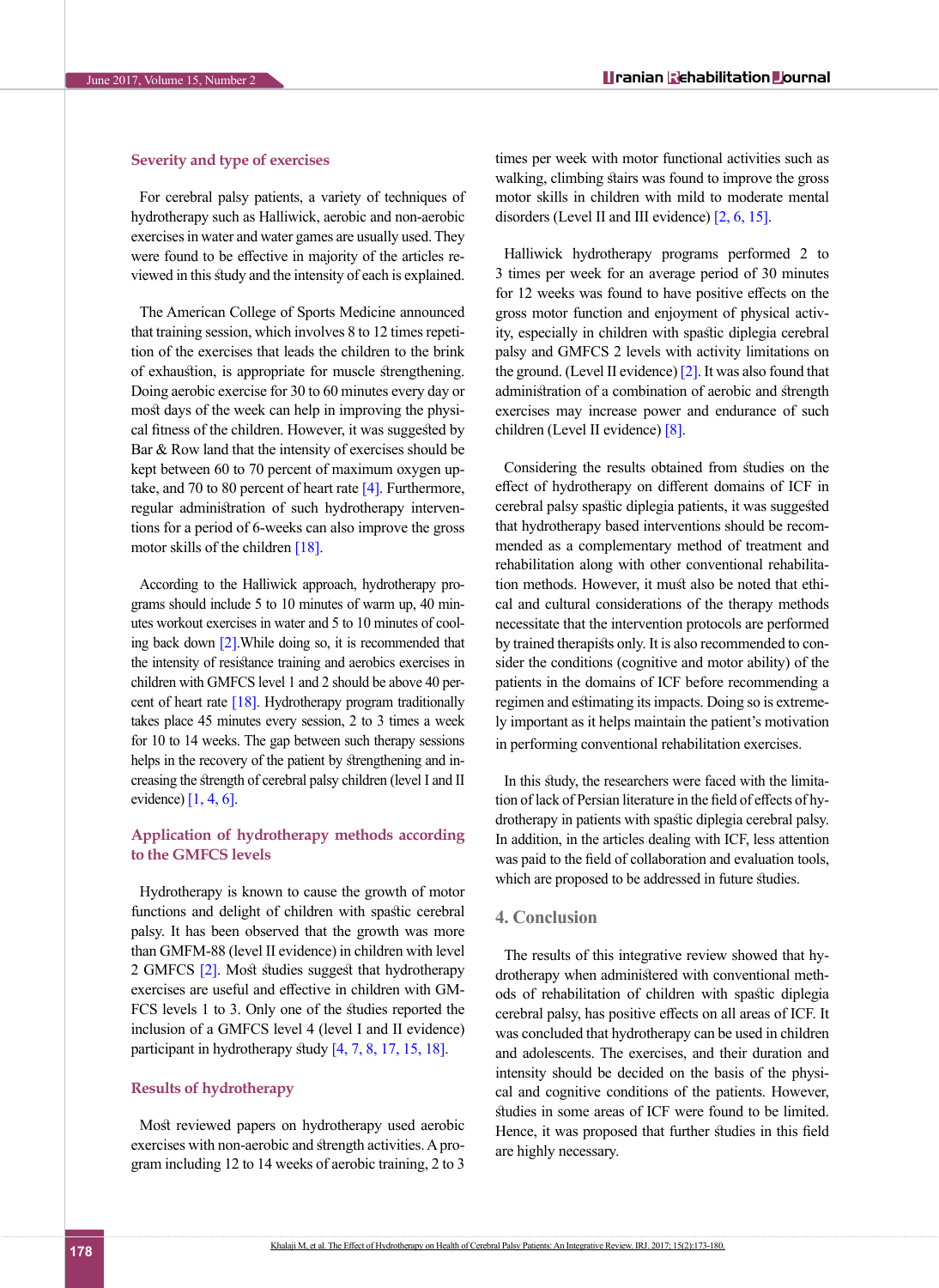#### **Acknowledgments**

This article is extracted from the master's thesis of the first author, Department of occupational therapy, Rehabilitation Faculty, Shahid Beheshti University of Medical Sciences.

#### **Conflict of Interest**

All authors certify that this manuscript has neither been published in whole nor in part nor being considered for publication elsewhere. The authors have no conflicts of interest to declare.

#### **References**

- <span id="page-6-0"></span>[1] Getz M, Hutzler Y, Vermeer A. Effects of aquatic interventions in children with neuromotor impairments: A systematic review of the literature. Clinical Rehabilitation. 2006; 20(11):927–36. doi: 10.1177/0269215506070693
- <span id="page-6-1"></span>[2] Lai CJ, Liu WY, Yang TF, Chen CL, Wu CY, Chan RC. Pediatric aquatic therapy on motor function and enjoyment in children diagnosed with cerebral palsy of various motor severities. Journal of Child Neurology. 2014; 30(2):200–8. doi: 10.1177/0883073814535491
- <span id="page-6-2"></span>[3] Franzen K. Effectiveness of aquatic therapy for children with neurodevelopmental disorders: A systematic review of current literature. Philadelphia: Sage; 2013.
- <span id="page-6-3"></span>[4] Kelly M, Darrah J. Aquatic exercise for children with cerebral palsy. Developmental Medicine & Child Neurology . 2005; 47(12):838. doi: 10.1017/s0012162205001775
- <span id="page-6-12"></span>[5] Rogers A, Furler BL, Brinks S, Darrah J. A systematic review of the effectiveness of aerobic exercise interventions for children with cerebral palsy: An AACPDM evidence report. Developmental Medicine & Child Neurology. 2008; 50(11):808– 14. doi: 10.1111/j.1469-8749.2008.03134.x6
- <span id="page-6-14"></span>[6] Retarekar R, Fragala-Pinkham MA, Townsend EL. Effects of aquatic aerobic exercise for a child with cerebral palsy: Singlesubject design. Pediatric Physical Therapy. 2009; 21(4):336–44. doi: 10.1097/pep.0b013e3181beb039
- <span id="page-6-10"></span>[7] Ballaz L, Plamondon S, Lemay M. Group aquatic training improves gait efficiency in adolescents with cerebral palsy. Disability and Rehabilitation. 2011; 33(17-18):1616–24. doi: 10.3109/09638288.2010.541544
- <span id="page-6-13"></span>[8] Gorter JW, Currie SJ. Aquatic exercise programs for children and adolescents with cerebral palsy: What do we know and where do we go? International Journal of Pediatrics. 2011; 2011:1–7. doi: 10.1155/2011/712165
- <span id="page-6-4"></span>[9] Ainslie T. The concise guide to physiotherapy. Volume 1. Assessment: Elsevier Health Sciences; 2012.
- <span id="page-6-5"></span>[10] Schoedinger P. Potential risks when utilizing Watsu D. Watsu in aquatic rehabiltiation. In: Cole AJ, Becker BE, edi-

tors. Comprehen-sive Aquatic Therapy. Washington: Washington State University Publishing 2011.

- <span id="page-6-6"></span>[11] Lambeck J, Gamper U. Water Specific Therapy\_Halliwick [Internet]. 2016 [Updated 2016 February 4]. Available from: http://www.inertiatherapy.com/wp-content/ uploads/2016/02/4.-WST-2015.pdf
- <span id="page-6-7"></span>[12] Shafiee Z, Hosseini MA, Rassafiani M, Rezaee M. Effects of Constraint-Induced Movement Therapy (CIMT) on improvement of upper-limb and hand function in stroke patients: an integrative review. Journal of Rehabilitation Medicine. 2013; 2(3):52-61.
- <span id="page-6-8"></span>[13] Hou X, Fen Y, Ma Z, Wu Y, Tian X. The effect of adapted aquatic activity for children with cerebral palsy in school age. Paper Presented at: The International sports science conference in commemoration of Seoul Olympics. 6 October 2015; Seoul, South Korea.
- <span id="page-6-9"></span>[14] Chrysagis N, Douka A, Nikopoulos M, Apostolopoulou F, Koutsouki D. Effects of an aquatic program on gross motor functionof children with spastic cerebral palsy. Journal Biology of Exercise. 2009; 5(2):13-25 . doi: 10.4127/jbe.2009.0027
- [15] Fragala-Pinkham MA, Smith HJ, Lombard KA, Barlow C, O'Neil ME. Aquatic aerobic exercise for children with cerebral palsy: A pilot intervention study. Physiotherapy Theory and Practice. 2013; 30(2):69–78. doi: 10.3109/09593985.2013.825825
- <span id="page-6-11"></span>[16] Wittmer H, Maki J. Efficacy of aquatic therapy: A systematic literature review [PhD dissertation]. Duluth, Minnesota: College of St. Scholastica; 2013.
- [17] Dimitrijević L, Aleksandrović M, Madić D, Okičić T, Radovanović D, Daly D. The effect of aquatic intervention on the gross motor function and aquatic skills in children with cerebral palsy. Journal of Human Kinetics. 2012; 32(1):167- 174. doi: 10.2478/v10078-012-0033-5.
- <span id="page-6-15"></span>[18] Sutthibuta U. Systematic Review of aquatic exercise programming for children and adolescents with cerebral palsy. International Journal of Child Development and Mental Health. 2014; 2(1):49-66.